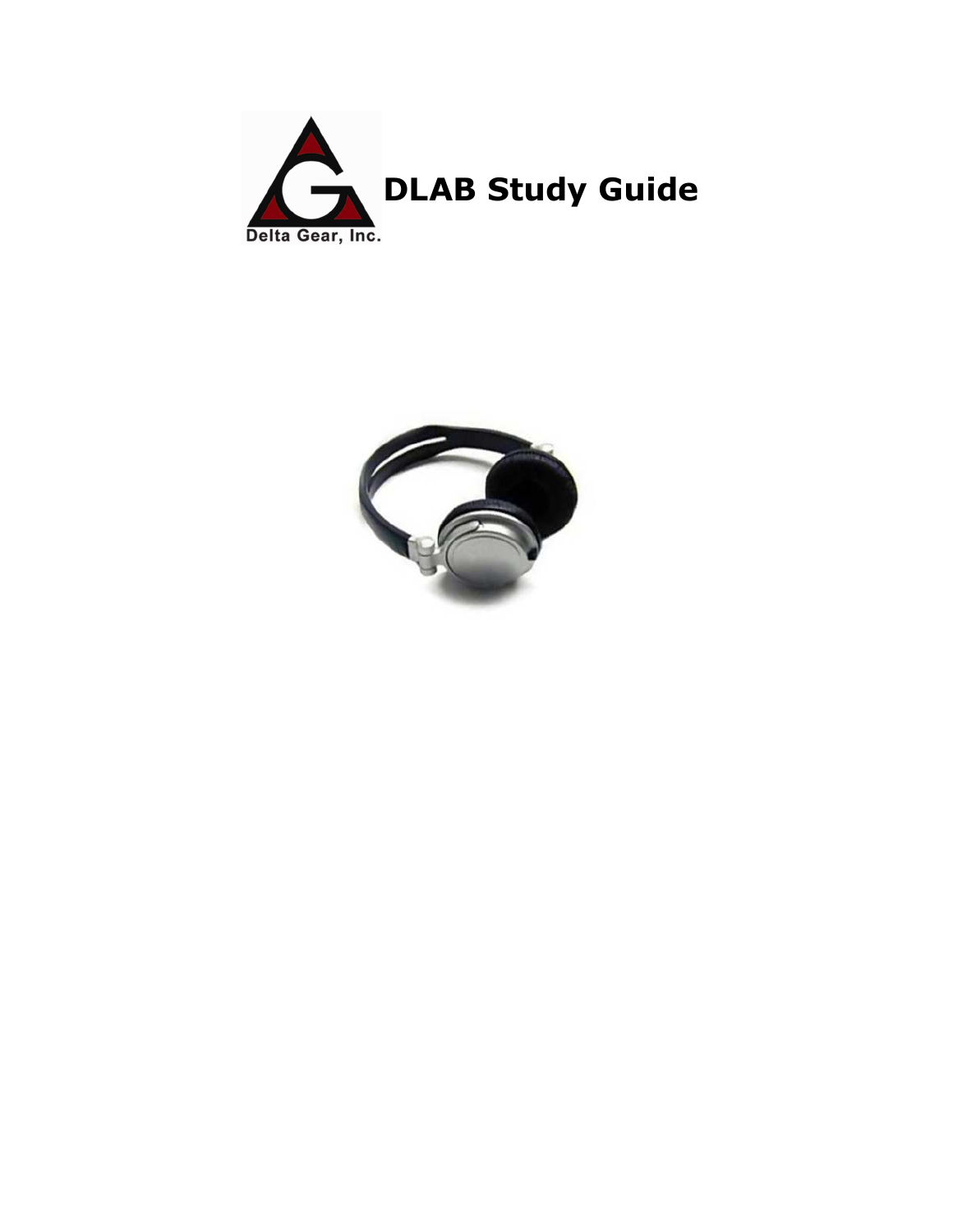Thank you: Logan Jack for inspiring me on numerous occasions, and especially Mom and Dad without whom I would have no linguistic abilities.

> ISBN 978-0-9797823-0-5 Original Copyright © 2005 by Greg Boban

Artwork by Josip Dugandzic Edited by Holly Ellis Linguistics by Linda Wood

> Second Edition Copyright © 2010 All Rights Reserved Printed in USA 2010 Printing

Used by permission. All rights reserved. No part of this book may be reproduced or transmitted in any form or any means, electronic or mechanical, including photocopy, recording or any other information storage and retrieval system, without the written permission from the publisher and artist.

The Delta Gear logo, the names "Delta Gear" and "Delta Gear, Inc." are all registered trademarks belonging to Delta Gear, and may not be used in whole or in part without written permission.

Delta Gear, Inc. San Mateo, California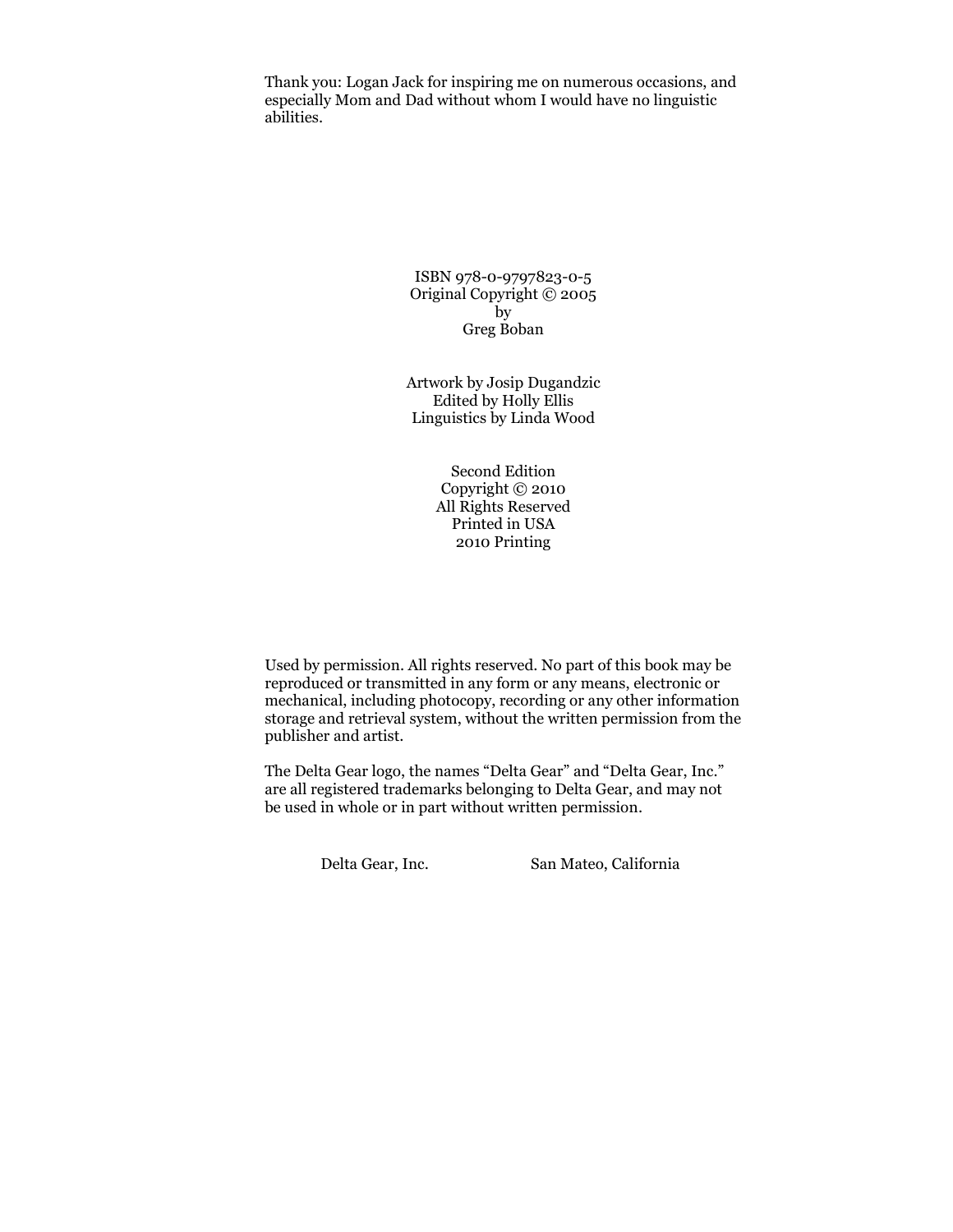

## **Introduction**

# **DLAB**

| <b>Ancillary Material</b> |
|---------------------------|
|                           |
|                           |
|                           |
|                           |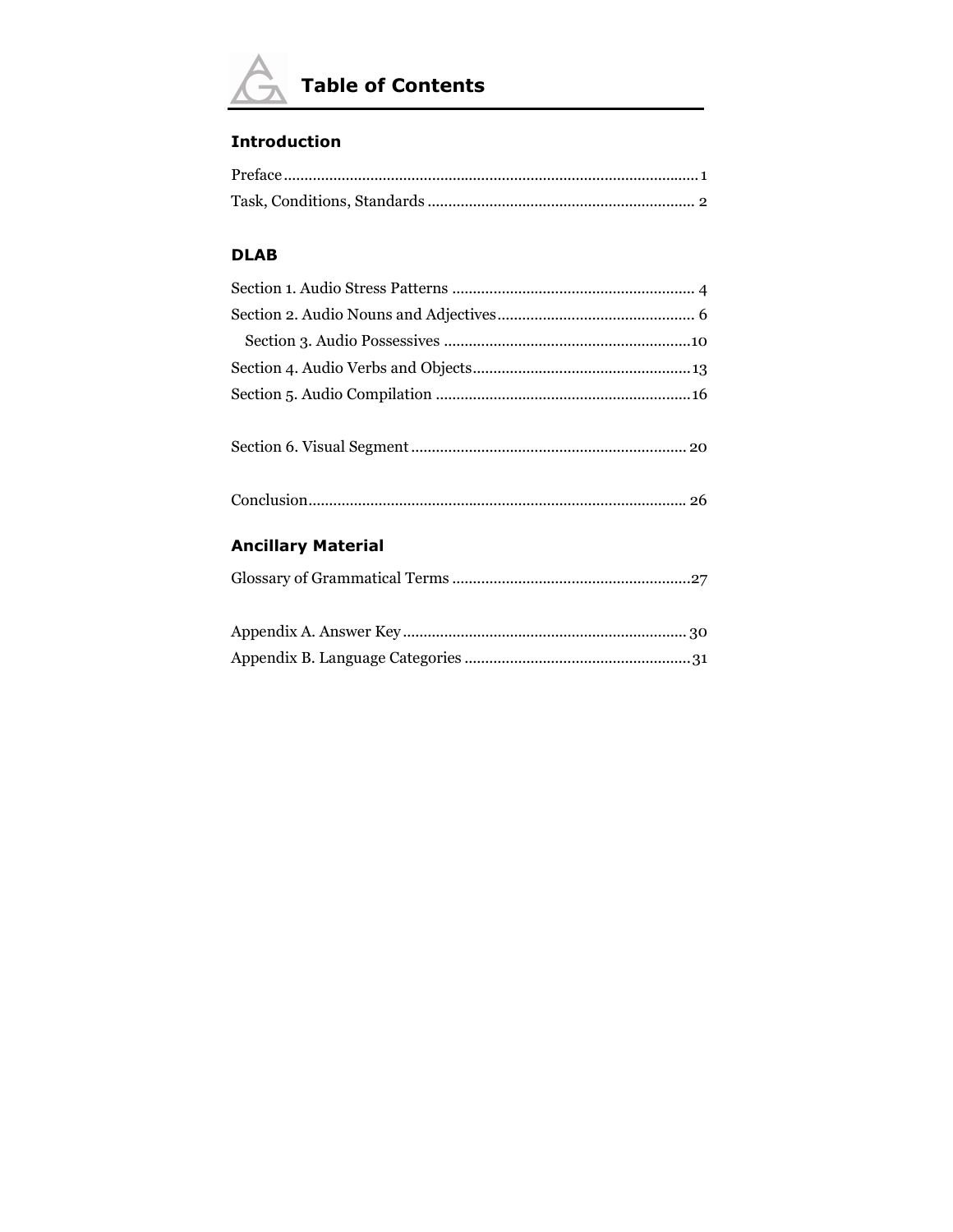

#### Preface

The Defense Language Aptitude Battery (DLAB) is a standardized government test, approximately two hours in length, used to determine the natural ability of armed services members to learn a foreign language.

It is difficult to study for the DLAB in the traditional way, as the DLAB is designed to measure language-learning potential, not current knowledge. Because the testing involves a gibberish language, there is no way to create a traditional study guide, however, studying the grammatical rules that apply to each specific section of the test and knowing what to expect, will give you a definite advantage.

The DLAB test scores are ultimately used to determine the service member's eligibility for language training in accordance with (IAW) AR 611-6 and for reclassification into Military Occupational Specialty (MOS) 37F, 97E, or 98G IAW DA PAM 611-21.

You may take the test to fulfill a requirement, such as Special Forces or the Olmsted scholarship. You may also take it if you are trying to get a job that specifically requires language training, such as a linguist, cryptographer, or signal intelligence. This applies to the following:

- MOS used by Army and Marines
- AFSC Air Force Specialty Code used by Air Force
- Rating used by Navy and Coast Guard

Thus, at the Defense Language Institute (DLI), DLAB scores are used for selection and placement. The government's intelligence agencies normally use either the MLAT or the ALAT for selection and placement. The Foreign Service Institute (FSI) participated in the original validation studies of the MLAT and has continued to use it ever since. The FBI uses the DLAB score and the government's fourcategory system to determine whether its agents would be successful if sent to receive full-time language training.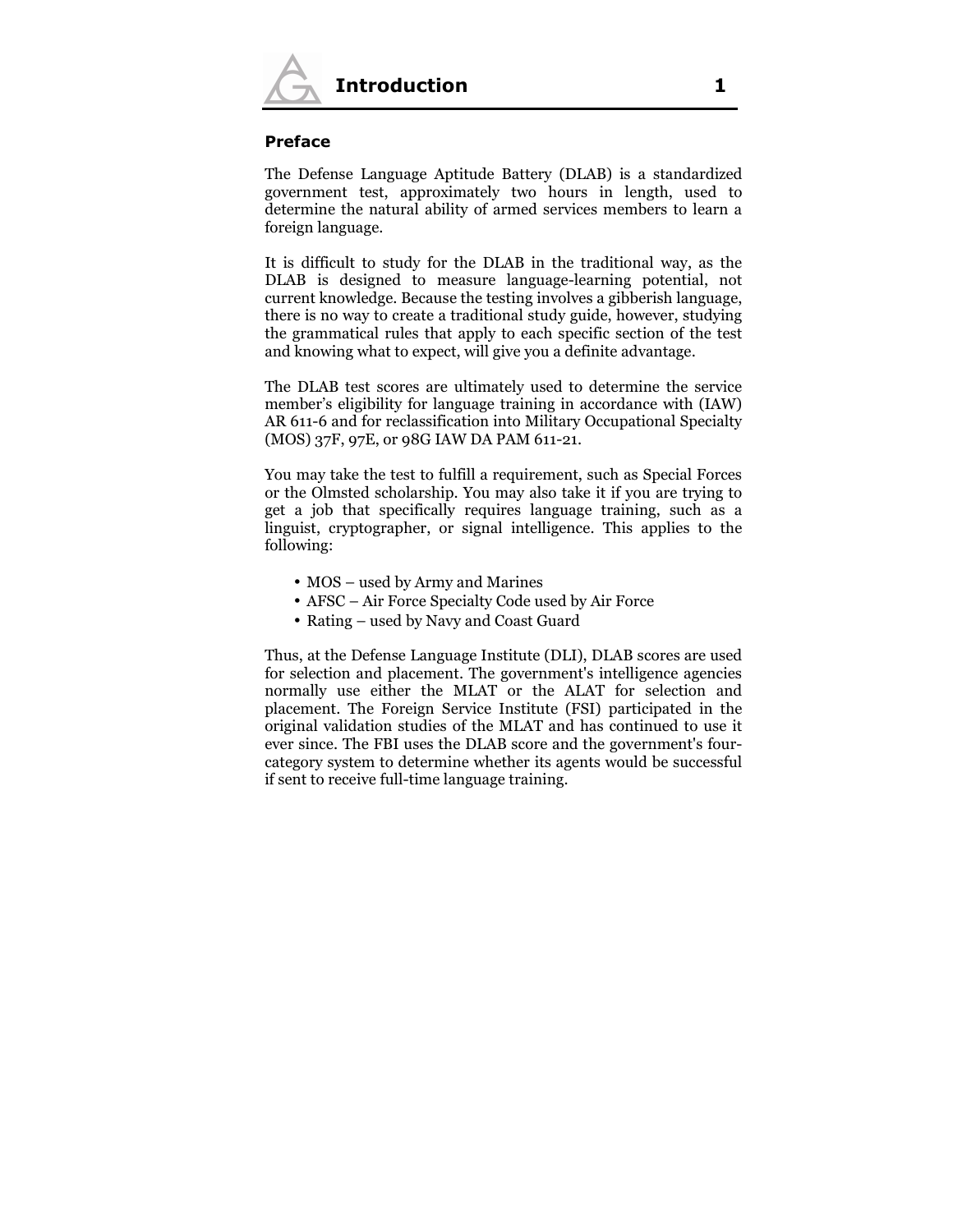

### Task

The DLAB is approximately two hours in length and is divided into two major portions, audio and visual. There will be ten survey questions at the beginning of the test, which you will have 90 seconds to complete.

- The audio portion is approximately 80 minutes long, divided between five sections. The first section will test your ability to identify stress patterns in gibberish words. The remaining sections use a gibberish language structured with grammatical rules given at the beginning of each section.
- The visual portion is approximately 25 minutes long. You will not be using headphones for this section. You will be given pictures with a gibberish word beneath each picture. Then you will be given another picture, and you will have to pick which gibberish word best describes that picture.

### Conditions

If the test is not computerized, you will be given a pencil, an answer sheet (in the form of a fill-in-the-circle grid), a test booklet, and two pieces of white scratch paper. You will also be given headphones for the audio portion. If the test is computerized you will not be given a test booklet nor will you have the benefit of using scratch paper.

The audio portion uses a CD recorded from a cassette tape. Therefore, the audio portion of the test has remained unchanged since the advent of cassette tapes. The information contained within this study guide should be extremely accurate.

If you fail your first time, you can retake the test in six months. If you get a passing score, you will only have one chance to take this test. Requests for re-tests by individuals who have already made a minimum qualifying score are approved only based on documented military necessity, and must be approved by the appropriate commander (i.e., recruiting squadron commander).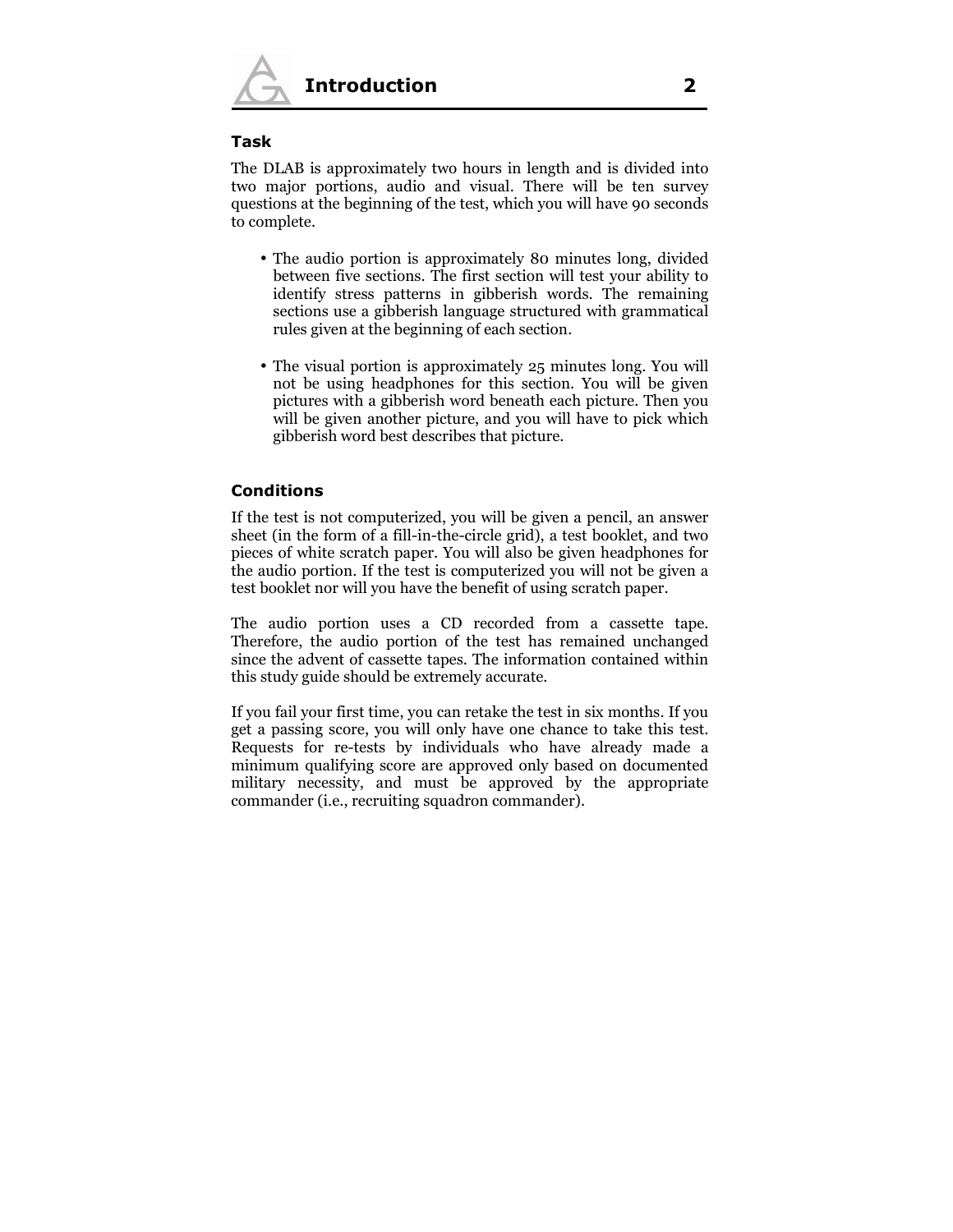

#### Standards

The U.S. Government has grouped languages into four categories according to their difficulty for English speaking persons. Regardless of your score, you will be trained in a language determined by the needs of the Department of Defense. The following minimum DLAB scores are associated with qualification for studying the languages in each category of difficulty:

| Category I   | 85 or higher  |
|--------------|---------------|
| Category II  | 90 or higher  |
| Category III | 95 or higher  |
| Category IV  | 100 or higher |

NOTE: See Appendix B for a list of languages for each of the four categories.

The test is scored by converting your raw points to score. Individual services or agencies may demand higher qualifying scores at their discretion. For example, the Air Force requires a minimum score of 95 on the DLAB for all Cat I-III languages and 100 for Cat IV languages. Although the Marine Corps will lower the requirement to 90 for Cat I and II languages, they require a minimum score of 100 for all languages. The highest possible score on the DLAB is 176.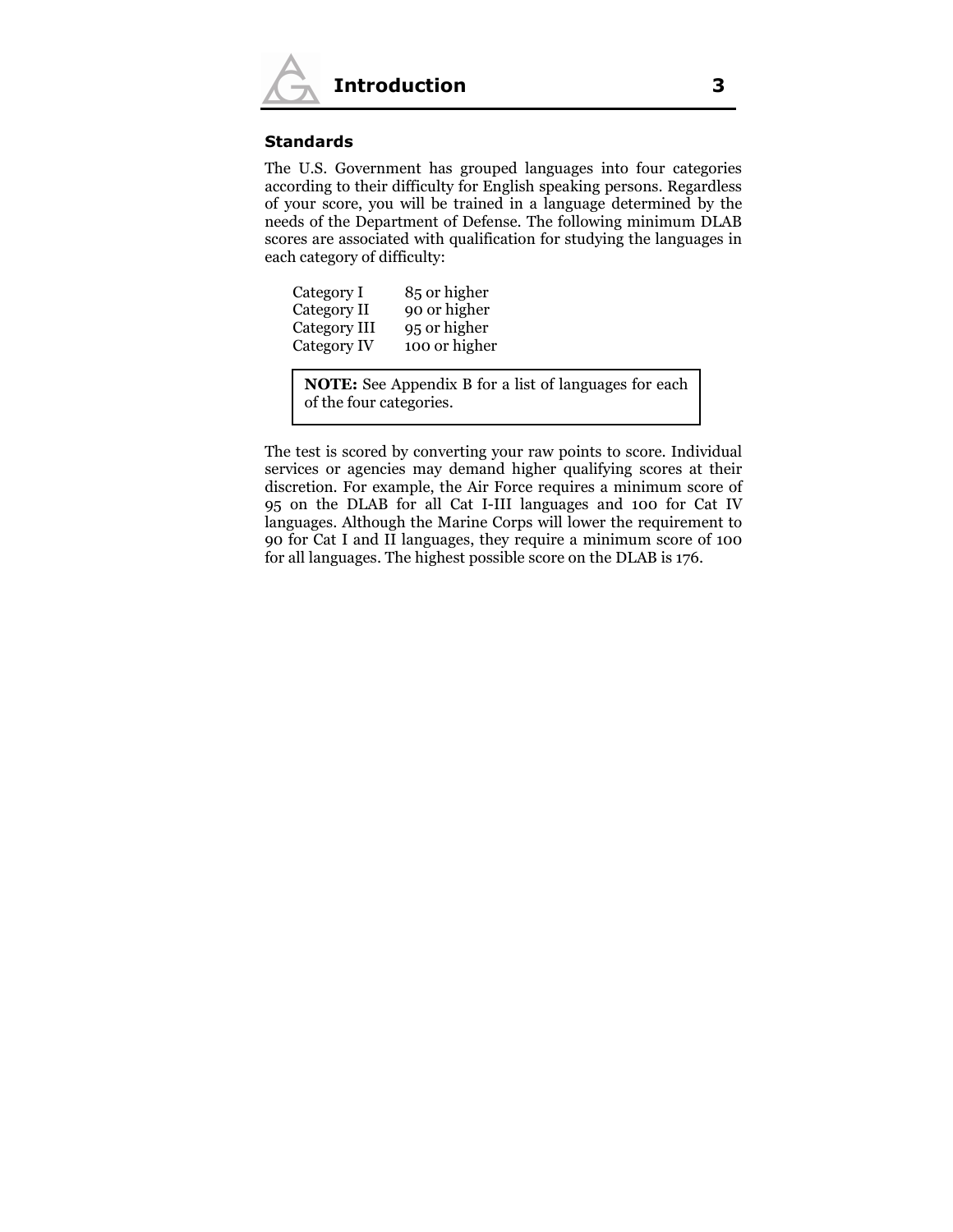

## Section 2. Audio Nouns and Adjectives

The second part of the audio segment begins to introduce rules to a modified English language.

NOTE: See the Glossary for grammatical terms and brief descriptions related to the DLAB sections.

Unlike the first section (which was complete gibberish), these words have a very familiar English sound to them.

The rules for this section are:

- 1. The noun will always precede the adjective.
- 2. The noun and the adjective will always end in the same vowel sound.
- 3. There is no translation for articles (the grammatical term for a, an, and the).

You will be given a booklet showing only the English sentences that require translation. When the tape is played, the narrator will provide four choices. For the sake of example, we have shown these choices, but during the actual test you will only hear the choices.

Here are two examples:

Example 3. Translate the brown dog

- A- brownie doggie
- B- dogie brownie
- C- brownie dogo
- D- dogo browna

The correct answer is B because the noun precedes the adjective and both end with the same vowel sound.

Example 4. Translate a small broken jar

- A- brokenu smalla jara
- B- brokenee smallu jaree
- C- smallu jaru brokene
- D- jaru brokenu smallu

The correct answer is D because the noun precedes the adjective and all words end in the same vowel sound.